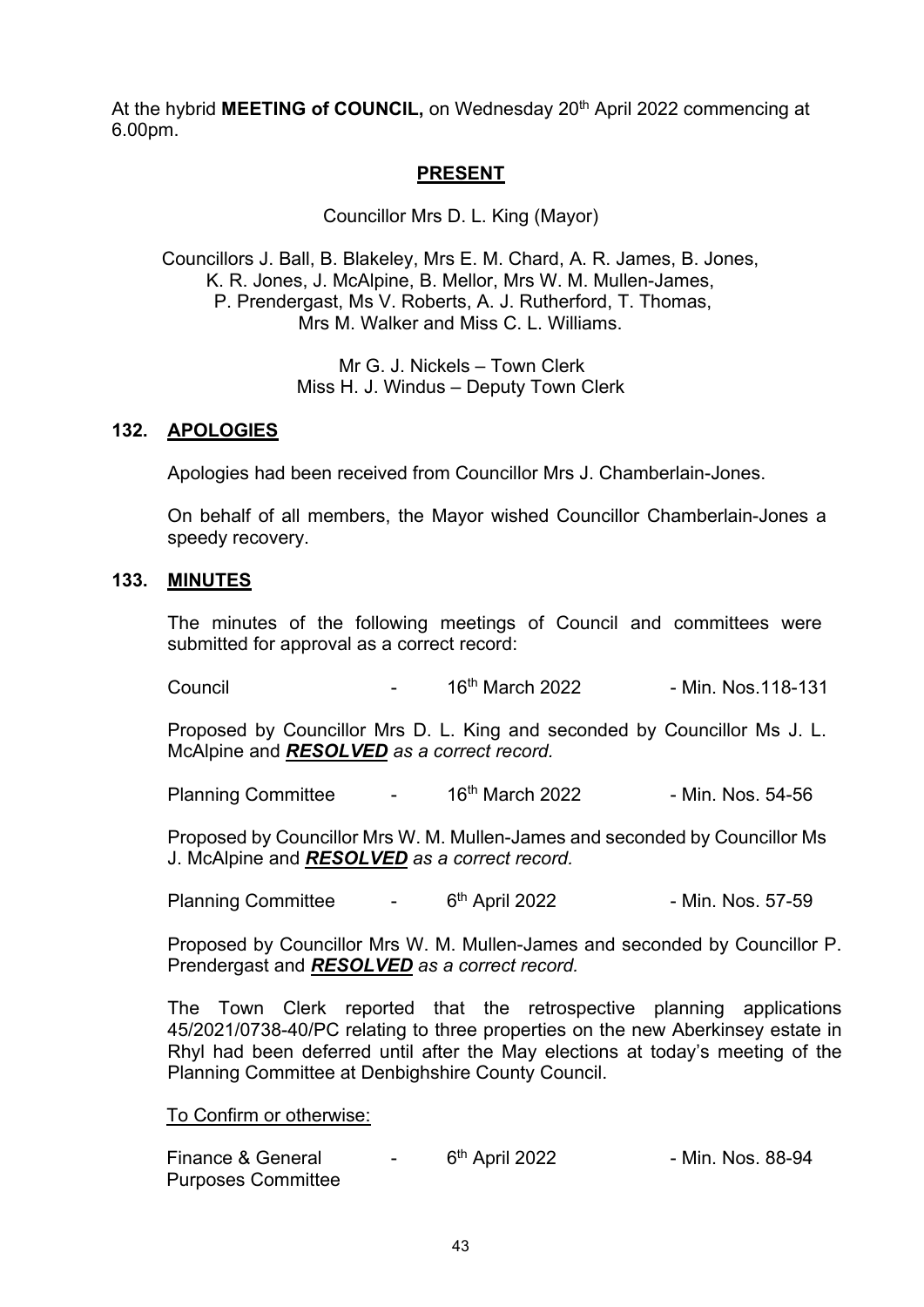Proposed by Councillor A. J. Rutherford and seconded by Councillor B. Mellor and *RESOLVED as a correct record and confirmed for action.*

# **134. MAYOR'S REPORT**

The Mayor referred to the list of engagements (circulated with agenda) over the past month and in particular to the Rhyl BID Awards Evening which was testament to the resilience of Rhyl businesses over the last two years, and she was delighted to present Denmore Premier Stores with the Special Business Champion award.

# **135. PRESENTATION: RECORD OF YEAR IN OFFICE**

On the town council's behalf, the Mayor presented Councillor Mrs E. M. Chard with a record of her mayoral years 2019-20 and 2020-21.

Councillor Chard was grateful for the files and said that she was very much looking forward to looking through them and remembering her time as Mayor, which despite the Covid pandemic, she had thoroughly enjoyed.

### **136. AUTHORISATION OF PAYMENTS/ADDITIONS TO APPROVED SUPPLIERS LIST (SCHEDULE B)**

Further to minute no.143 of the meeting of council held on 15<sup>th</sup> March 2017 and in accordance with the council's adopted financial regulations, the Town Clerk submitted schedule B (a list of non-regular payments to be released over the coming month) and details of one additional supplier to be added to the suppliers list after members' approval.

*RESOLVED that the following was approved for payment and would be signed by two councillors in due course.* 

| No.  | Voucher Supplier name     | Amount<br>Ĥ | Description of Goods & Services  |
|------|---------------------------|-------------|----------------------------------|
| 1397 | Delwedd Ltd               |             | 24.47   Domain name registration |
| 1398 | Sioned Graham-<br>Cameron | 208.91      | <b>Translation services</b>      |
|      | <b>Total payments</b>     | £233.38     |                                  |

*Schedule B payments for approval (29th March - 12th April 2022)*

 **Emergency & Card Payments:** None.

*RESOLVED that the schedule was approved for payment, and would be signed by two councillors in due course.* 

*RESOLVED that Standing Orders be suspended to enable the Town Clerk to respond as a matter of urgency.*

### **137. FINANCIAL ACCOUNTS 2021/22 PROVISIONAL YEAR END ACCOUNTS AND RESERVES**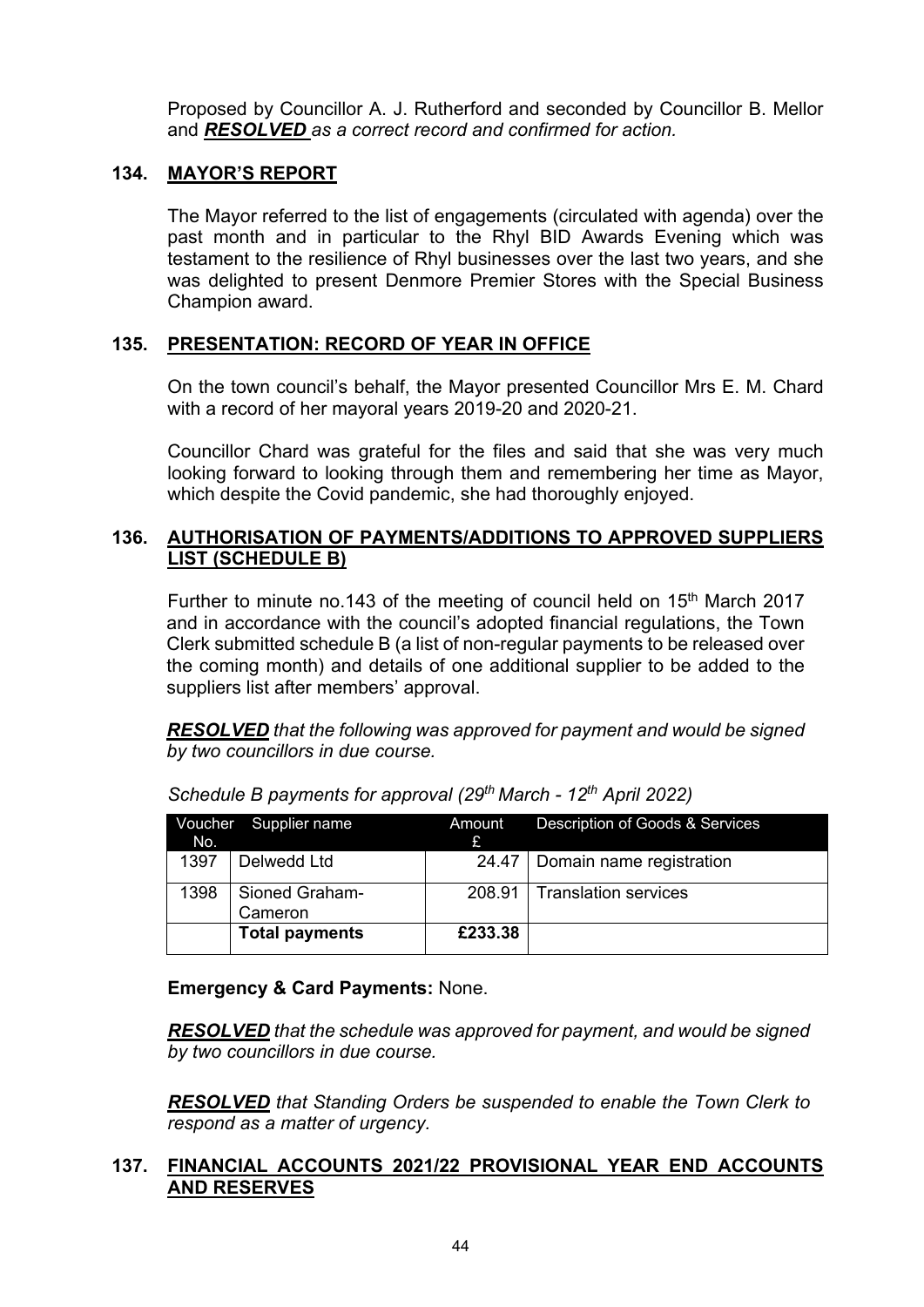The Town Clerk referred to his and the Finance Officer's joint report (circulated with agenda) and asked members to note the key variances and approve the provisional out-turn for 2021/22 and the reserves movements for the year-end.

*RESOLVED that the accounts for 2021/22 and provisional year-end accounts and reserves were approved.* 

### **138. INVESTMENTS PERFORMANCE REPORT 2021-2022**

The Town Clerk presented his and the Finance Officer's joint report on investment activity and performance from 1st April 2021 to 31st March 2022 (circulated with agenda).

*RESOLVED that the report was noted.*

### **139. TRANSFER OF TYNEWYDD COMMUNITY CENTRE**

The Town Clerk advised that the transfer was imminent and that both parties (the Town Council and the Rhyl Community Association) were in regular contact with their solicitors.

# **140. INFORMAL MEETING OF COUNCIL**

The Mayor advised that the informal meeting of the new Council would be held at 6.00pm on Wednesday 11<sup>th</sup> May.

The Town Clerk reported that the current budget for the Annual Meeting of Council and the Mayor's Inaugural Evening was £2,000, but that after contacting three local venues for the evening, quotes for the food alone were exceeding £2,000.

Additional expenditure was also required for photography and flowers for the Annual Meeting of Council and for entertainment and to dress the tables at the evening event.

The Town Clerk therefore sought members' approval to increase the budget to £4,000 for this event only on a one-off basis, due to the short timescale as the Annual Meeting and Inaugural Evening is  $18<sup>th</sup>$  May. The additional £2,000 would be taken from General Reserves.

The Town Clerk also asked for the Civic and Social Events Sub-Committee to undertake a full review of all budget levels for future civic events, given the current cost of living crisis, following the May elections.

Members were uncomfortable with increasing the budget by a further £2,000 at a time when people were really struggling to make ends meet, and after much discussion it was *RESOLVED that the current budget of £2,000 should not be increased.* 

### **141. CLOSURE OF MEETING**

There being no further items of business the Mayor declared the meeting closed.